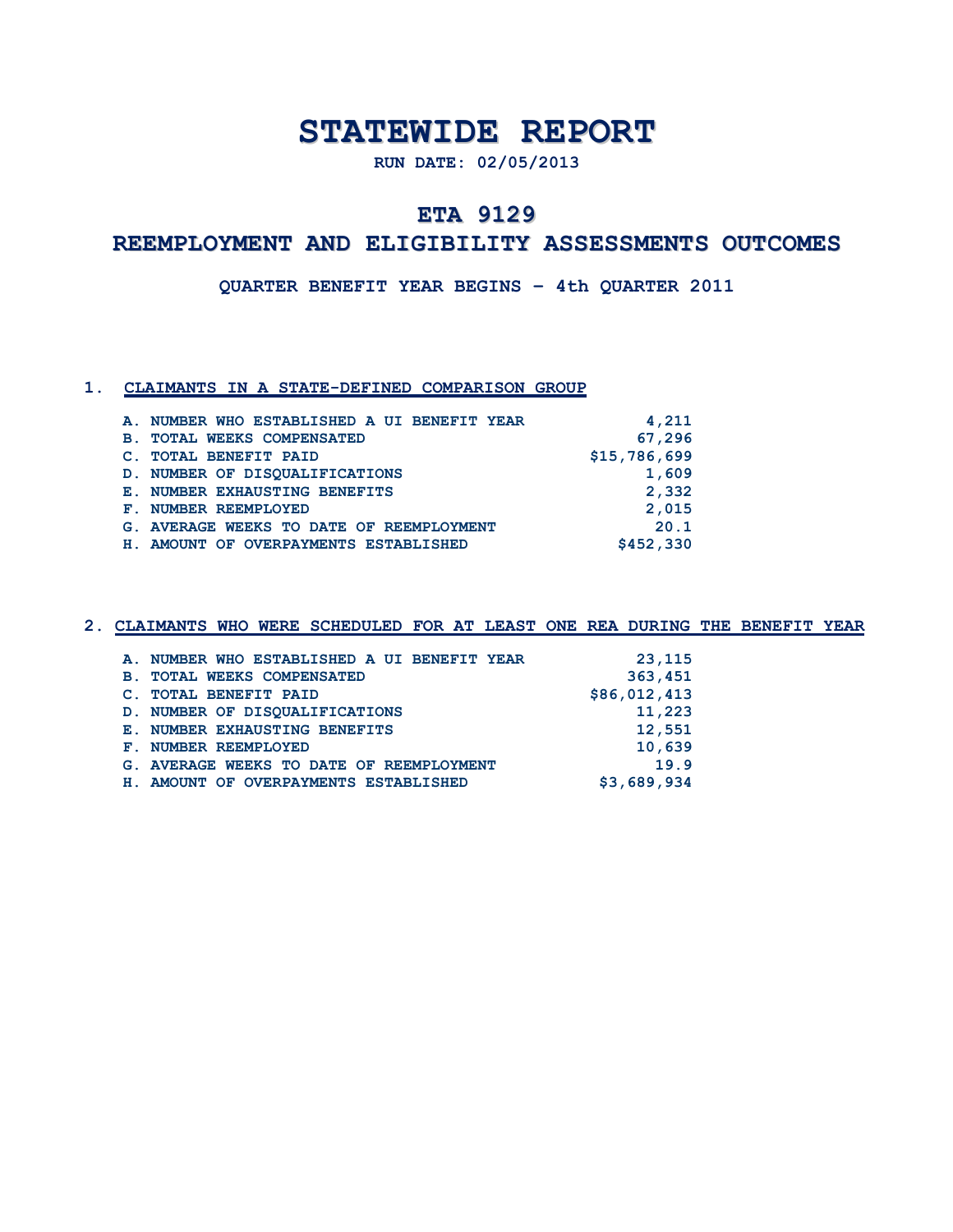### **RUN DATE: 02/05/2013**

## **ETA 9129**

## **REEMPLOYMENT AND ELIGIBILITY ASSESSMENTS OUTCOMES**

**QUARTER BENEFIT YEAR BEGINS – 4th QUARTER 2011**

### **1. CLAIMANTS IN A STATE-DEFINED COMPARISON GROUP**

| A. NUMBER WHO ESTABLISHED A UI BENEFIT YEAR  | 53        |
|----------------------------------------------|-----------|
| <b>TOTAL WEEKS COMPENSATED</b><br><b>B</b> . | 710       |
| <b>TOTAL BENEFIT PAID</b>                    | \$168,701 |
| D. NUMBER OF DISOUALIFICATIONS               | 11        |
| E. NUMBER EXHAUSTING BENEFITS                | 25        |
| NUMBER REEMPLOYED<br>${\bf F}$ .             | 28        |
| G. AVERAGE WEEKS TO DATE OF REEMPLOYMENT     | 13.5      |
| H. AMOUNT OF OVERPAYMENTS ESTABLISHED        | \$874     |

| CLAIMANTS WHO WERE SCHEDULED FOR AT LEAST ONE REA DURING THE BENEFIT YEAR |             |  |
|---------------------------------------------------------------------------|-------------|--|
|                                                                           |             |  |
| A. NUMBER WHO ESTABLISHED A UI BENEFIT YEAR                               | 526         |  |
| <b>TOTAL WEEKS COMPENSATED</b><br><b>B</b> .                              | 6,862       |  |
| <b>TOTAL BENEFIT PAID</b>                                                 | \$1,585,785 |  |
| D. NUMBER OF DISOUALIFICATIONS                                            | 213         |  |
| E. NUMBER EXHAUSTING BENEFITS                                             | 207         |  |
| NUMBER REEMPLOYED                                                         | 262         |  |
| G. AVERAGE WEEKS TO DATE OF REEMPLOYMENT                                  | 19.3        |  |

 **H. AMOUNT OF OVERPAYMENTS ESTABLISHED \$70,069**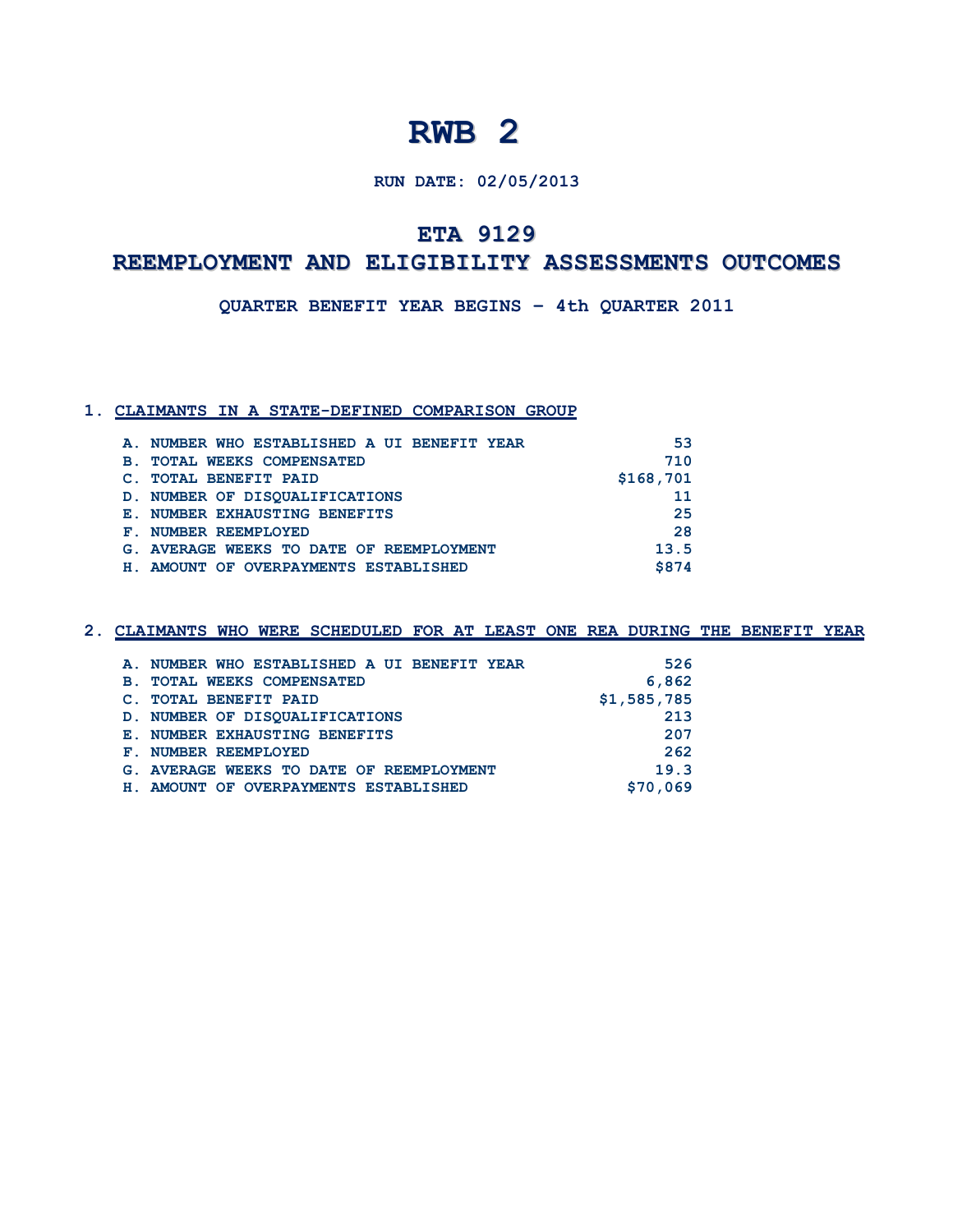**RUN DATE: 02/05/2013**

## **ETA 9129**

### **D A REEMPLOYMENT AND ELIGIBILITY ASSESSMENTS OUTCOMES**

**E QUARTER BENEFIT YEAR BEGINS – 4th QUARTER 2011**

#### **1. CLAIMANTS IN A STATE-DEFINED COMPARISON GROUP**

| A. NUMBER WHO ESTABLISHED A UI BENEFIT YEAR  |    |
|----------------------------------------------|----|
| <b>TOTAL WEEKS COMPENSATED</b><br><b>B</b> . |    |
| <b>TOTAL BENEFIT PAID</b>                    | S0 |
| D. NUMBER OF DISOUALIFICATIONS               |    |
| E. NUMBER EXHAUSTING BENEFITS                |    |
| NUMBER REEMPLOYED<br>${\bf F}$ .             |    |
| G. AVERAGE WEEKS TO DATE OF REEMPLOYMENT     |    |
| AMOUNT OF OVERPAYMENTS ESTABLISHED           | S0 |

|                | A. NUMBER WHO ESTABLISHED A UI BENEFIT YEAR | 203       |
|----------------|---------------------------------------------|-----------|
| $\mathbf{B}$ . | <b>TOTAL WEEKS COMPENSATED</b>              | 3,061     |
|                | <b>TOTAL BENEFIT PAID</b>                   | \$692,964 |
|                | D. NUMBER OF DISOUALIFICATIONS              | 83        |
|                | E. NUMBER EXHAUSTING BENEFITS               | 114       |
| ${\bf F}$ .    | NUMBER REEMPLOYED                           | 84        |
|                | G. AVERAGE WEEKS TO DATE OF REEMPLOYMENT    | 21.7      |
|                | H. AMOUNT OF OVERPAYMENTS ESTABLISHED       | \$40,066  |
|                |                                             |           |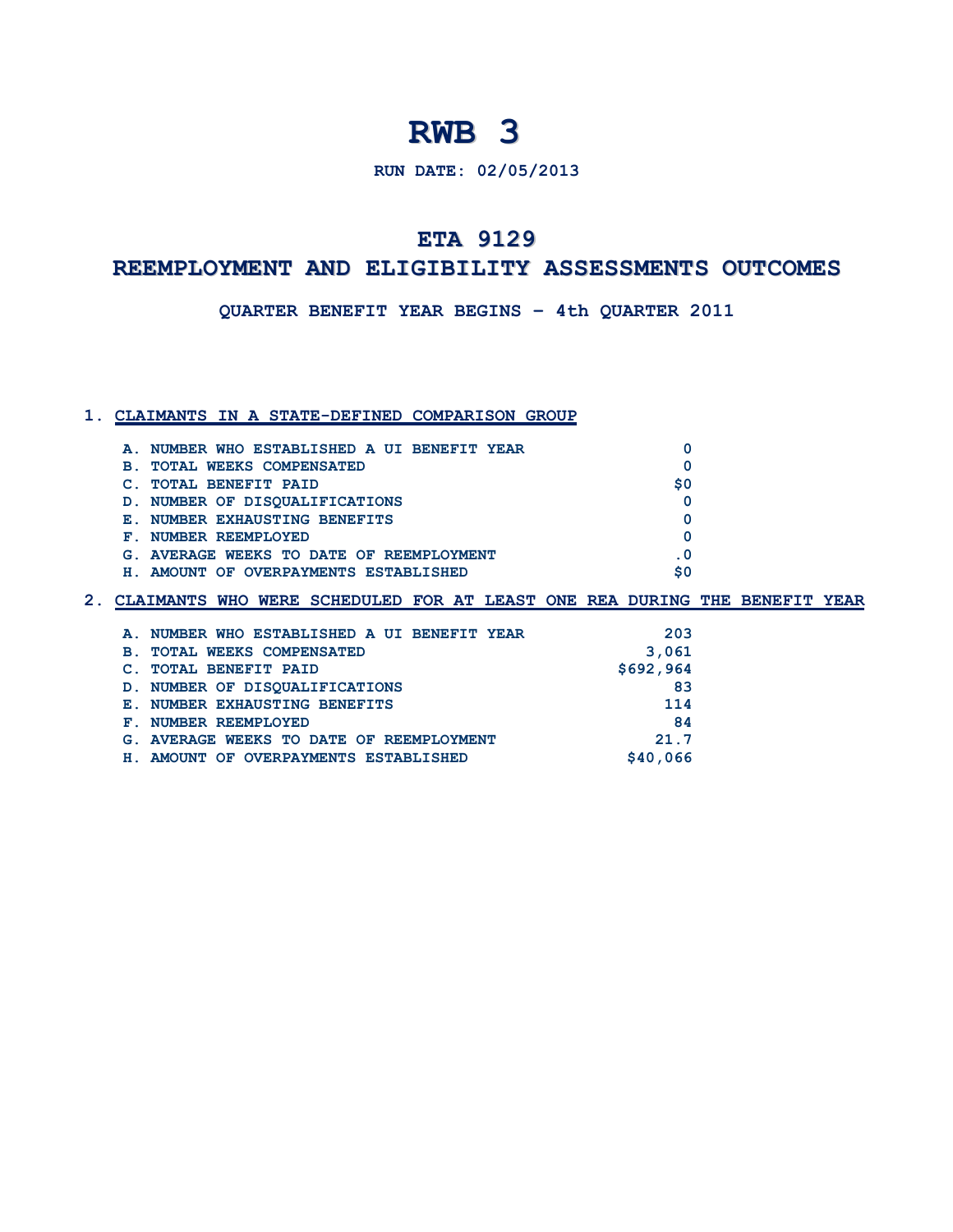**RUN DATE: 02/05/2013**

## **ETA 9129**

### **D A REEMPLOYMENT AND ELIGIBILITY ASSESSMENTS OUTCOMES**

**E QUARTER BENEFIT YEAR BEGINS – 4th QUARTER 2011**

### **1. CLAIMANTS IN A STATE-DEFINED COMPARISON GROUP**

| F. | A. NUMBER WHO ESTABLISHED A UI BENEFIT YEAR<br><b>B. TOTAL WEEKS COMPENSATED</b><br>C. TOTAL BENEFIT PAID<br>D. NUMBER OF DISOUALIFICATIONS<br>E. NUMBER EXHAUSTING BENEFITS<br>NUMBER REEMPLOYED<br>G. AVERAGE WEEKS TO DATE OF REEMPLOYMENT | 167<br>2,228<br>\$495,571<br>39<br>58<br>75<br>19.5 |
|----|-----------------------------------------------------------------------------------------------------------------------------------------------------------------------------------------------------------------------------------------------|-----------------------------------------------------|
|    | H. AMOUNT OF OVERPAYMENTS ESTABLISHED                                                                                                                                                                                                         | \$17.959                                            |
|    |                                                                                                                                                                                                                                               |                                                     |

| A. NUMBER WHO ESTABLISHED A UI BENEFIT YEAR | 743         |
|---------------------------------------------|-------------|
| <b>B. TOTAL WEEKS COMPENSATED</b>           | 9,873       |
| C. TOTAL BENEFIT PAID                       | \$2,177,096 |
| D. NUMBER OF DISOUALIFICATIONS              | 275         |
| E. NUMBER EXHAUSTING BENEFITS               | 331         |
| F. NUMBER REEMPLOYED                        | 352         |
| G. AVERAGE WEEKS TO DATE OF REEMPLOYMENT    | 18.5        |
| H. AMOUNT OF OVERPAYMENTS ESTABLISHED       | \$118,345   |
|                                             |             |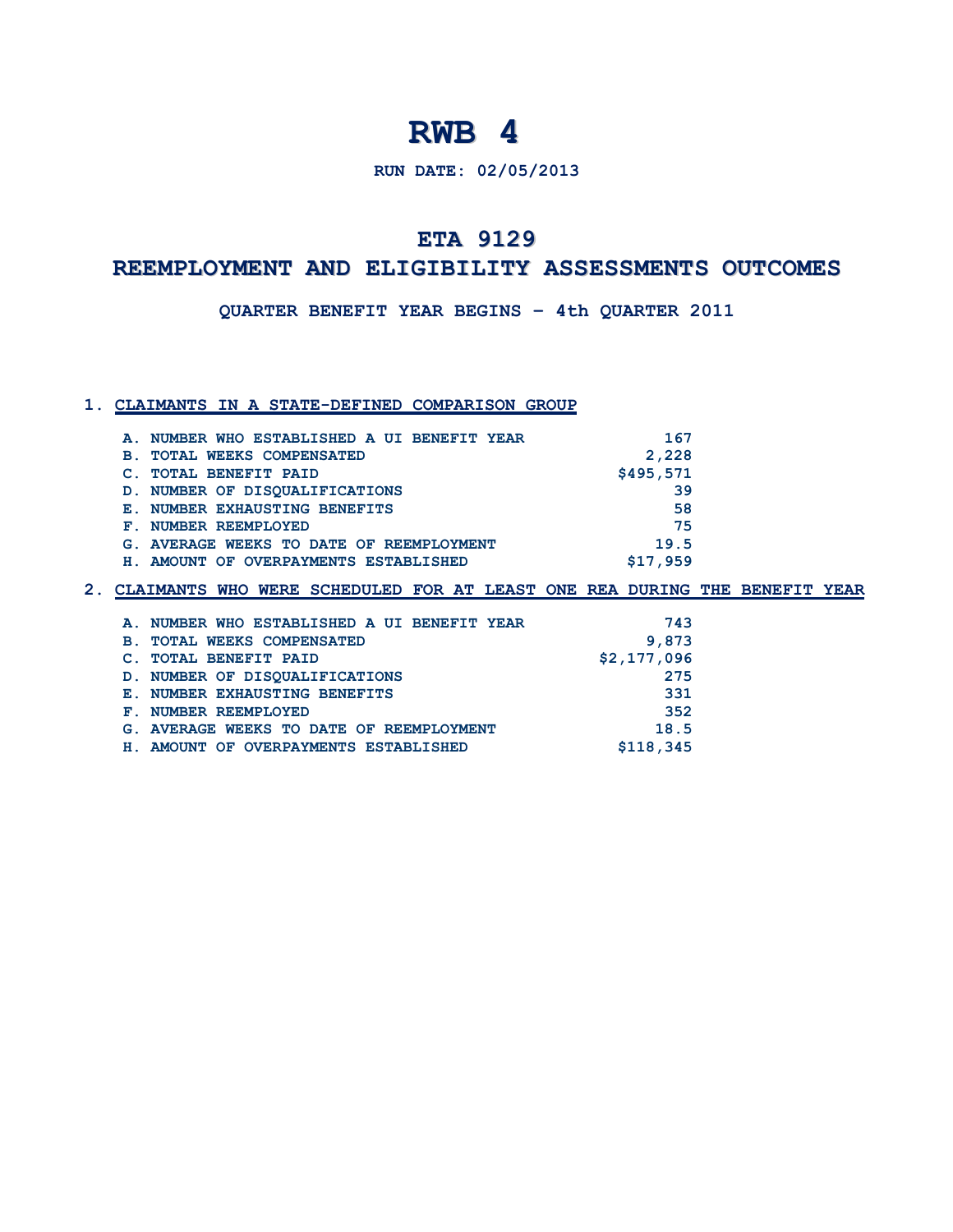**RUN DATE: 02/05/2013**

## **ETA 9129**

## **A REEMPLOYMENT AND ELIGIBILITY ASSESSMENTS OUTCOMES**

**E : QUARTER BENEFIT YEAR BEGINS – 4th QUARTER 2011**

#### **1. CLAIMANTS IN A STATE-DEFINED COMPARISON GROUP**

|                | A. NUMBER WHO ESTABLISHED A UI BENEFIT YEAR | 39        |
|----------------|---------------------------------------------|-----------|
| $\mathbf{B}$ . | <b>TOTAL WEEKS COMPENSATED</b>              | 570       |
|                | <b>TOTAL BENEFIT PAID</b>                   | \$124,471 |
|                | D. NUMBER OF DISOUALIFICATIONS              | 13        |
|                | E. NUMBER EXHAUSTING BENEFITS               | 16        |
| F.             | NUMBER REEMPLOYED                           | 21        |
|                | G. AVERAGE WEEKS TO DATE OF REEMPLOYMENT    | 18.1      |
|                | H. AMOUNT OF OVERPAYMENTS ESTABLISHED       | \$2,835   |
|                |                                             |           |

| A. NUMBER WHO ESTABLISHED A UI BENEFIT YEAR | 67        |
|---------------------------------------------|-----------|
| <b>B. TOTAL WEEKS COMPENSATED</b>           | 976       |
| C. TOTAL BENEFIT PAID                       | \$211,284 |
| D. NUMBER OF DISOUALIFICATIONS              | 37        |
| E. NUMBER EXHAUSTING BENEFITS               | 31        |
| F. NUMBER REEMPLOYED                        | 32        |
| G. AVERAGE WEEKS TO DATE OF REEMPLOYMENT    | 15.9      |
| H. AMOUNT OF OVERPAYMENTS ESTABLISHED       | \$11,406  |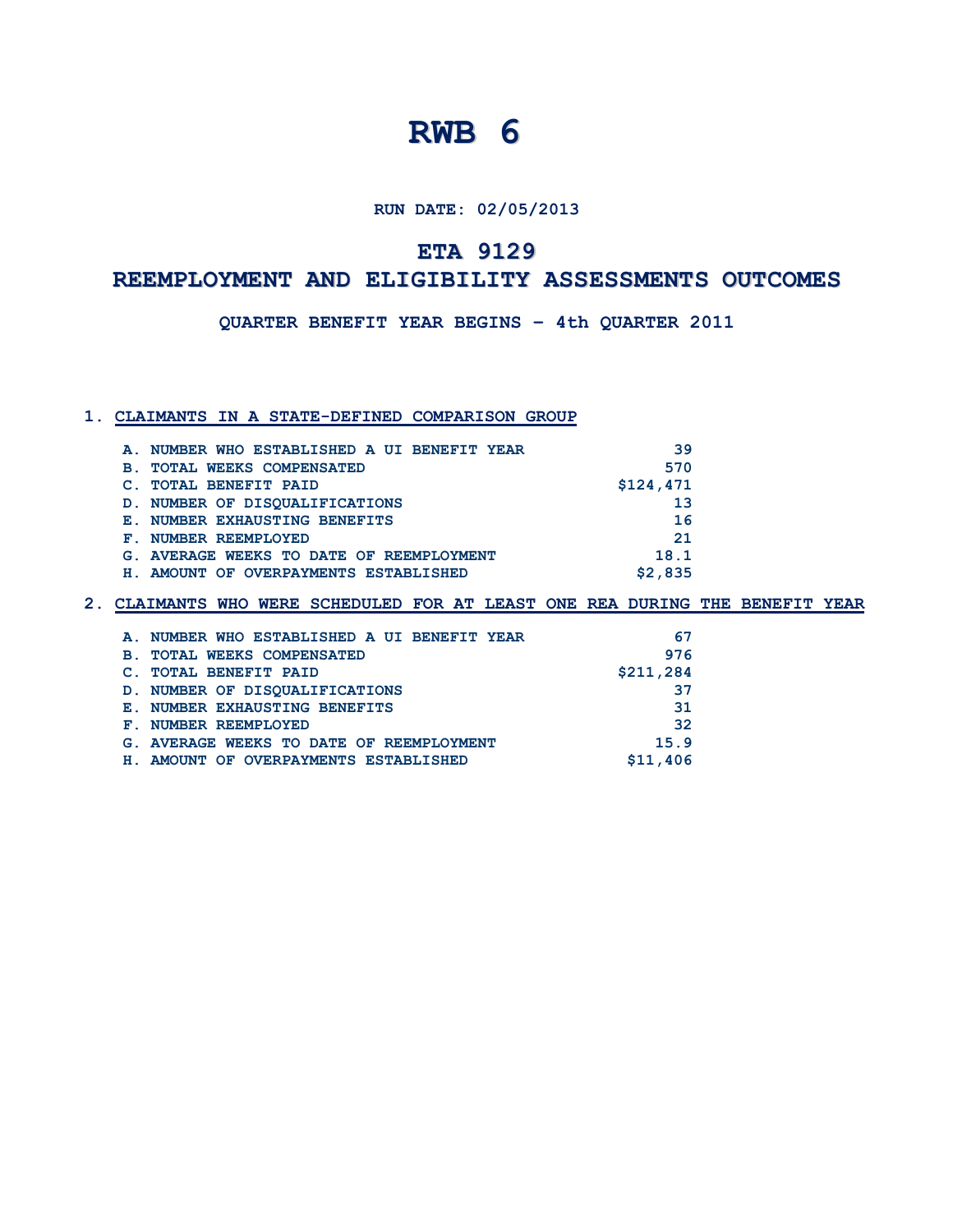**RUN DATE: 02/05/2013**

## **ETA 9129**

## **A REEMPLOYMENT AND ELIGIBILITY ASSESSMENTS OUTCOMES**

**E : QUARTER BENEFIT YEAR BEGINS – 4th QUARTER 2011**

### **1. CLAIMANTS IN A STATE-DEFINED COMPARISON GROUP**

| A. NUMBER WHO ESTABLISHED A UI BENEFIT YEAR | 10       |
|---------------------------------------------|----------|
| <b>B. TOTAL WEEKS COMPENSATED</b>           | 141      |
| C. TOTAL BENEFIT PAID                       | \$33,920 |
| D. NUMBER OF DISOUALIFICATIONS              | 8        |
| E. NUMBER EXHAUSTING BENEFITS               | 5        |
| F. NUMBER REEMPLOYED                        |          |
| G. AVERAGE WEEKS TO DATE OF REEMPLOYMENT    | 26.7     |
| H. AMOUNT OF OVERPAYMENTS ESTABLISHED       | \$127    |
|                                             |          |

| A. NUMBER WHO ESTABLISHED A UI BENEFIT YEAR      | 164       |
|--------------------------------------------------|-----------|
| <b>TOTAL WEEKS COMPENSATED</b><br>$\mathbf{B}$ . | 2,449     |
| C. TOTAL BENEFIT PAID                            | \$552,937 |
| D. NUMBER OF DISOUALIFICATIONS                   | 82        |
| E. NUMBER EXHAUSTING BENEFITS                    | 93        |
| F. NUMBER REEMPLOYED                             | 65        |
| G. AVERAGE WEEKS TO DATE OF REEMPLOYMENT         | 18.6      |
| H. AMOUNT OF OVERPAYMENTS ESTABLISHED            | \$39,815  |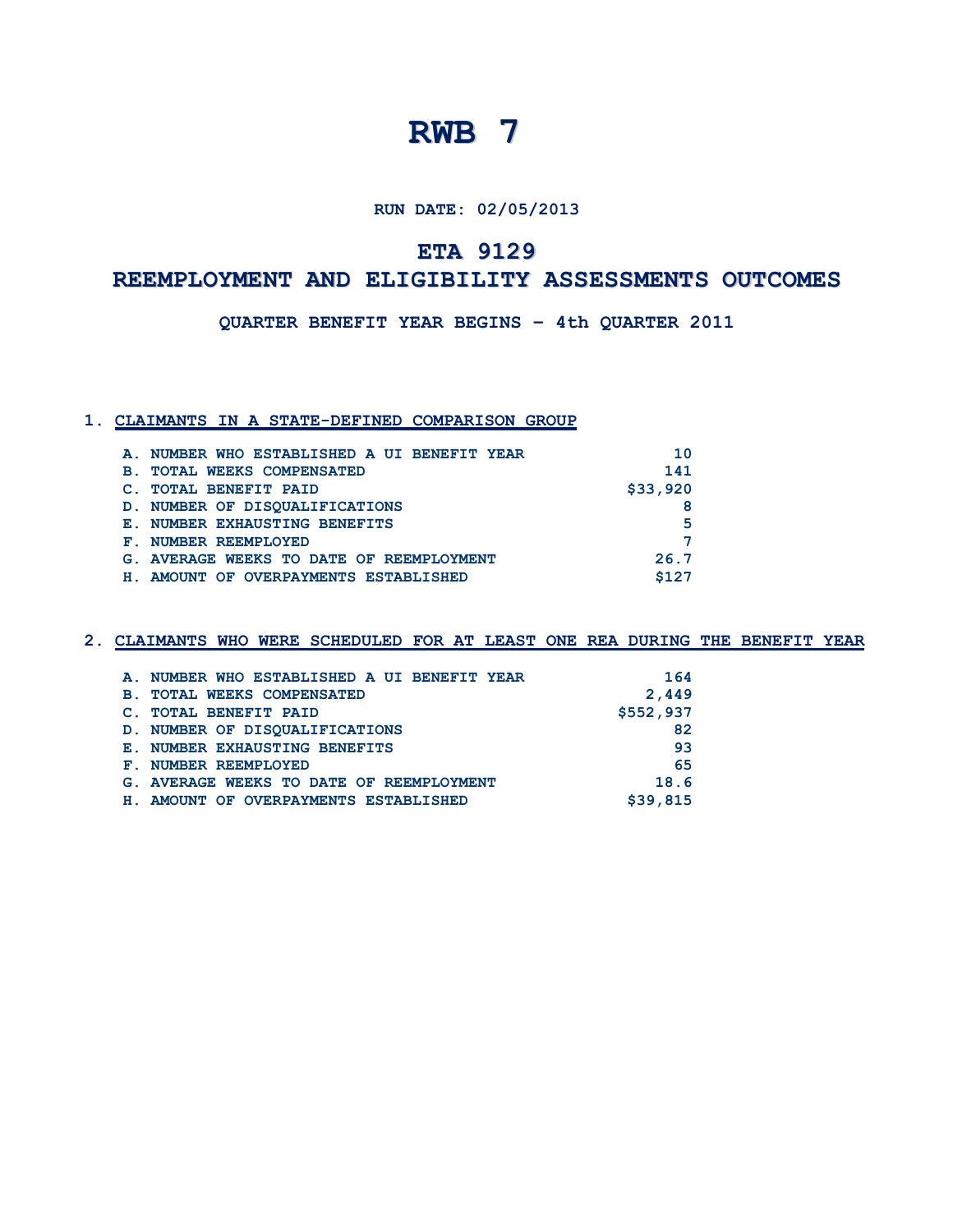### **RUN DATE: 02/05/2013**

### **ETA 9129**

## **REEMPLOYMENT AND ELIGIBILITY ASSESSMENTS OUTCOMES**

**QUARTER BENEFIT YEAR BEGINS – 4th QUARTER 2011**

#### **1. CLAIMANTS IN A STATE-DEFINED COMPARISON GROUP**

| A. NUMBER WHO ESTABLISHED A UI BENEFIT YEAR | 247       |
|---------------------------------------------|-----------|
| <b>B. TOTAL WEEKS COMPENSATED</b>           | 4,155     |
| C. TOTAL BENEFIT PAID                       | \$984,042 |
| D. NUMBER OF DISQUALIFICATIONS              | 101       |
| E. NUMBER EXHAUSTING BENEFITS               | 145       |
| F. NUMBER REEMPLOYED                        | 126       |
| G. AVERAGE WEEKS TO DATE OF REEMPLOYMENT    | 21.6      |
| H. AMOUNT OF OVERPAYMENTS ESTABLISHED       | \$41,056  |

| A. NUMBER WHO ESTABLISHED A UI BENEFIT YEAR | 1,501       |
|---------------------------------------------|-------------|
| <b>B. TOTAL WEEKS COMPENSATED</b>           | 23,396      |
| C. TOTAL BENEFIT PAID                       | \$5,608,440 |
| D. NUMBER OF DISQUALIFICATIONS              | 747         |
| E. NUMBER EXHAUSTING BENEFITS               | 796         |
| F. NUMBER REEMPLOYED                        | 720         |
| G. AVERAGE WEEKS TO DATE OF REEMPLOYMENT    | 20.1        |
| H. AMOUNT OF OVERPAYMENTS ESTABLISHED       | \$278,507   |
|                                             |             |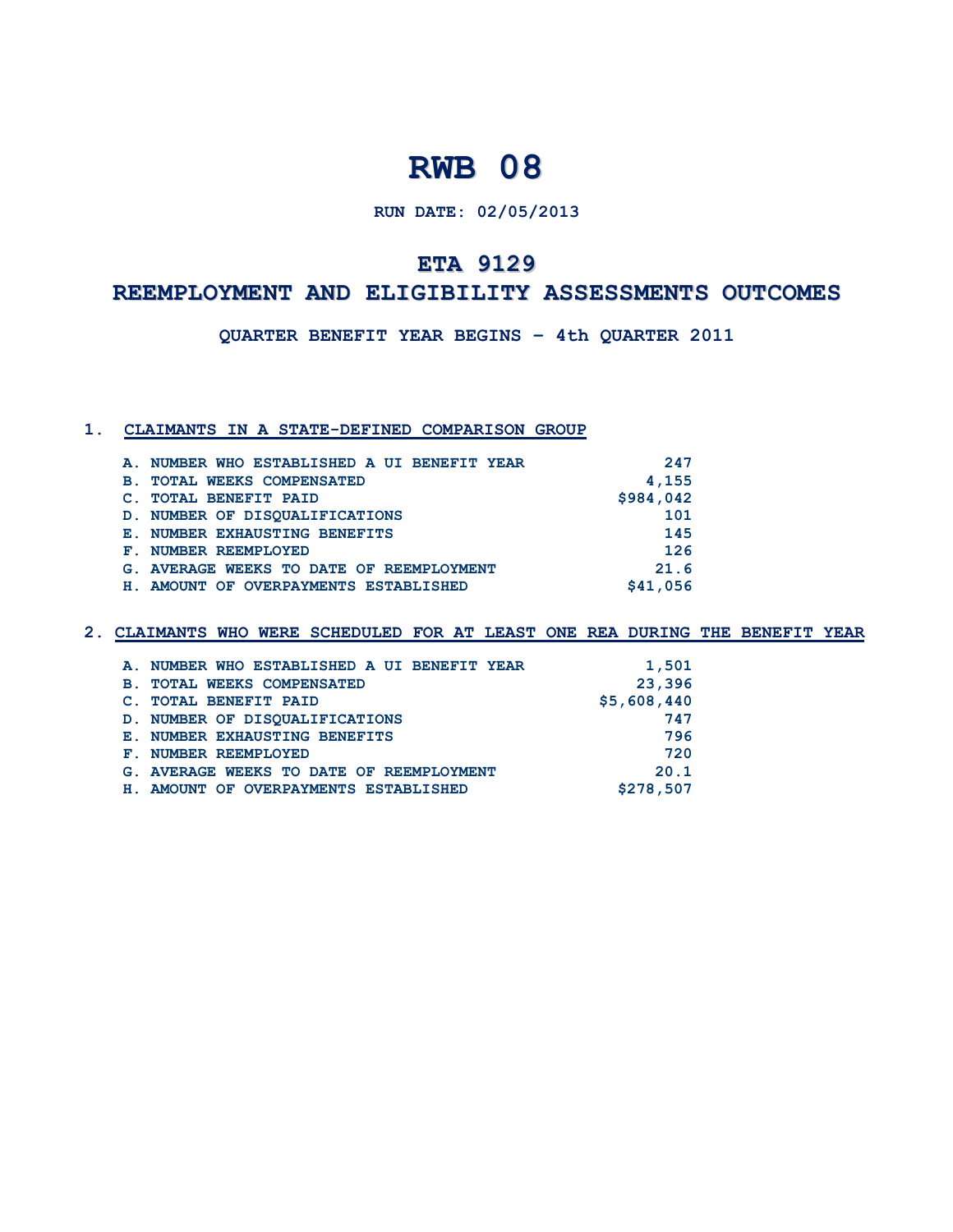**RUN DATE: 02/05/2013**

## **ETA 9129**

## **REEMPLOYMENT AND ELIGIBILITY ASSESSMENTS OUTCOMES**

**QUARTER BENEFIT YEAR BEGINS – 4th QUARTER 2011**

### **1. CLAIMANTS IN A STATE-DEFINED COMPARISON GROUP**

| A. NUMBER WHO ESTABLISHED A UI BENEFIT YEAR  | 13       |
|----------------------------------------------|----------|
| <b>TOTAL WEEKS COMPENSATED</b><br><b>B</b> . | 228      |
| <b>TOTAL BENEFIT PAID</b>                    | \$51,476 |
| D. NUMBER OF DISOUALIFICATIONS               | 5        |
| E. NUMBER EXHAUSTING BENEFITS                | q        |
| F. NUMBER REEMPLOYED                         | 8        |
| G. AVERAGE WEEKS TO DATE OF REEMPLOYMENT     | 20.9     |
| AMOUNT OF OVERPAYMENTS ESTABLISHED           | \$4,702  |

| A. NUMBER WHO ESTABLISHED A UI BENEFIT YEAR | 487         |
|---------------------------------------------|-------------|
| <b>B. TOTAL WEEKS COMPENSATED</b>           | 7,668       |
| C. TOTAL BENEFIT PAID                       | \$1,771,591 |
| D. NUMBER OF DISOUALIFICATIONS              | 249         |
| E. NUMBER EXHAUSTING BENEFITS               | 260         |
| F. NUMBER REEMPLOYED                        | 236         |
| G. AVERAGE WEEKS TO DATE OF REEMPLOYMENT    | 20.8        |
| H. AMOUNT OF OVERPAYMENTS ESTABLISHED       | \$62,698    |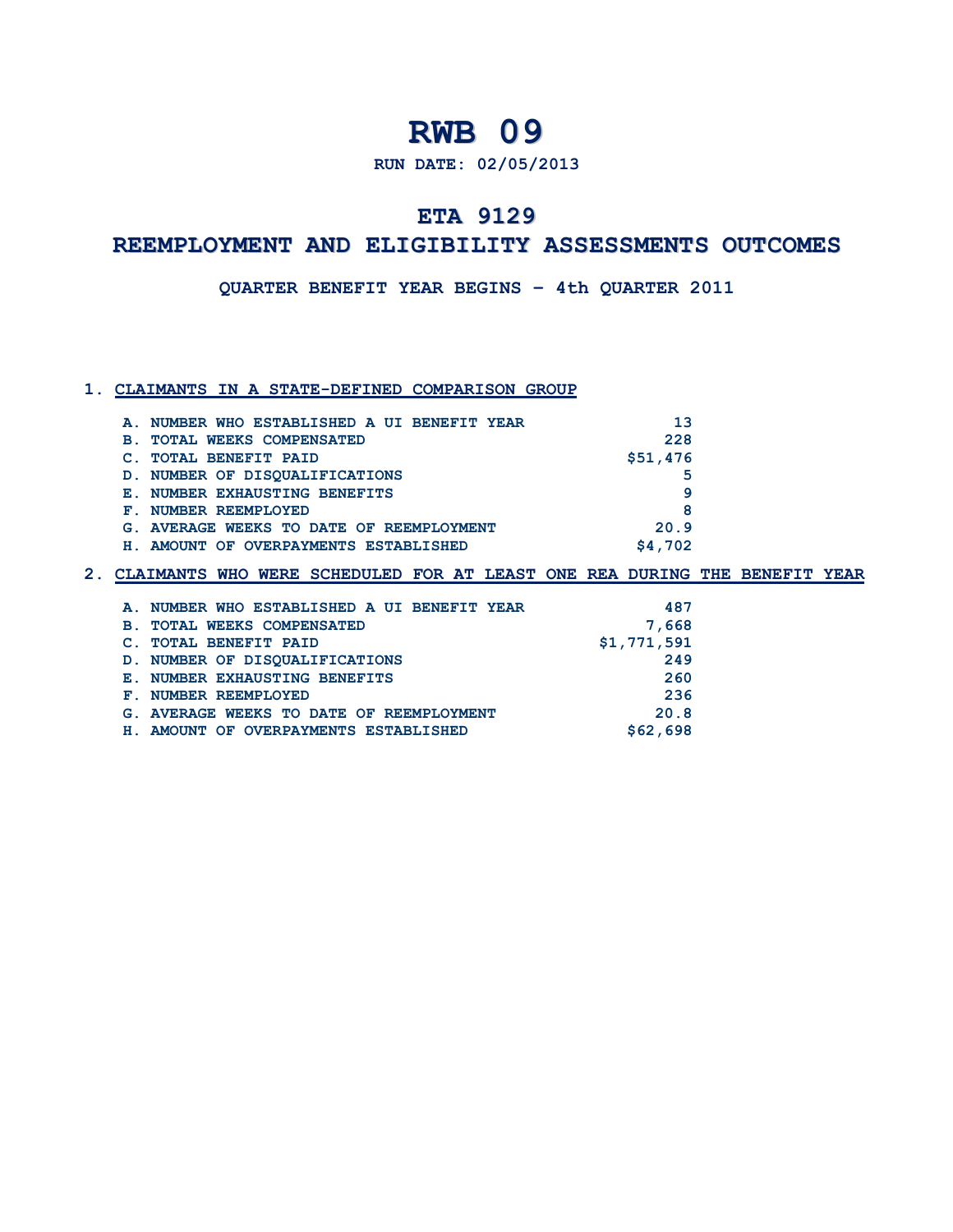#### **RUN DATE: 02/05/2013**

## **ETA 9129**

## **REEMPLOYMENT AND ELIGIBILITY ASSESSMENTS OUTCOMES**

**QUARTER BENEFIT YEAR BEGINS – 4th QUARTER 2011**

### **1. CLAIMANTS IN A STATE-DEFINED COMPARISON GROUP**

|            | A. NUMBER WHO ESTABLISHED A UI BENEFIT YEAR | 126       |
|------------|---------------------------------------------|-----------|
| <b>B</b> . | <b>TOTAL WEEKS COMPENSATED</b>              | 1,875     |
|            | <b>TOTAL BENEFIT PAID</b>                   | \$430,657 |
|            | D. NUMBER OF DISOUALIFICATIONS              | 51        |
|            | E. NUMBER EXHAUSTING BENEFITS               | 70        |
|            | F. NUMBER REEMPLOYED                        | 60        |
|            | G. AVERAGE WEEKS TO DATE OF REEMPLOYMENT    | 21.1      |
|            | H. AMOUNT OF OVERPAYMENTS ESTABLISHED       | \$6,346   |

|            | A. NUMBER WHO ESTABLISHED A UI BENEFIT YEAR | 970         |
|------------|---------------------------------------------|-------------|
| <b>B</b> . | <b>TOTAL WEEKS COMPENSATED</b>              | 14,826      |
|            | <b>TOTAL BENEFIT PAID</b>                   | \$3,361,858 |
|            | D. NUMBER OF DISOUALIFICATIONS              | 437         |
|            | E. NUMBER EXHAUSTING BENEFITS               | 527         |
|            | F. NUMBER REEMPLOYED                        | 455         |
|            | G. AVERAGE WEEKS TO DATE OF REEMPLOYMENT    | 20.2        |
|            | H. AMOUNT OF OVERPAYMENTS ESTABLISHED       | \$160,232   |
|            |                                             |             |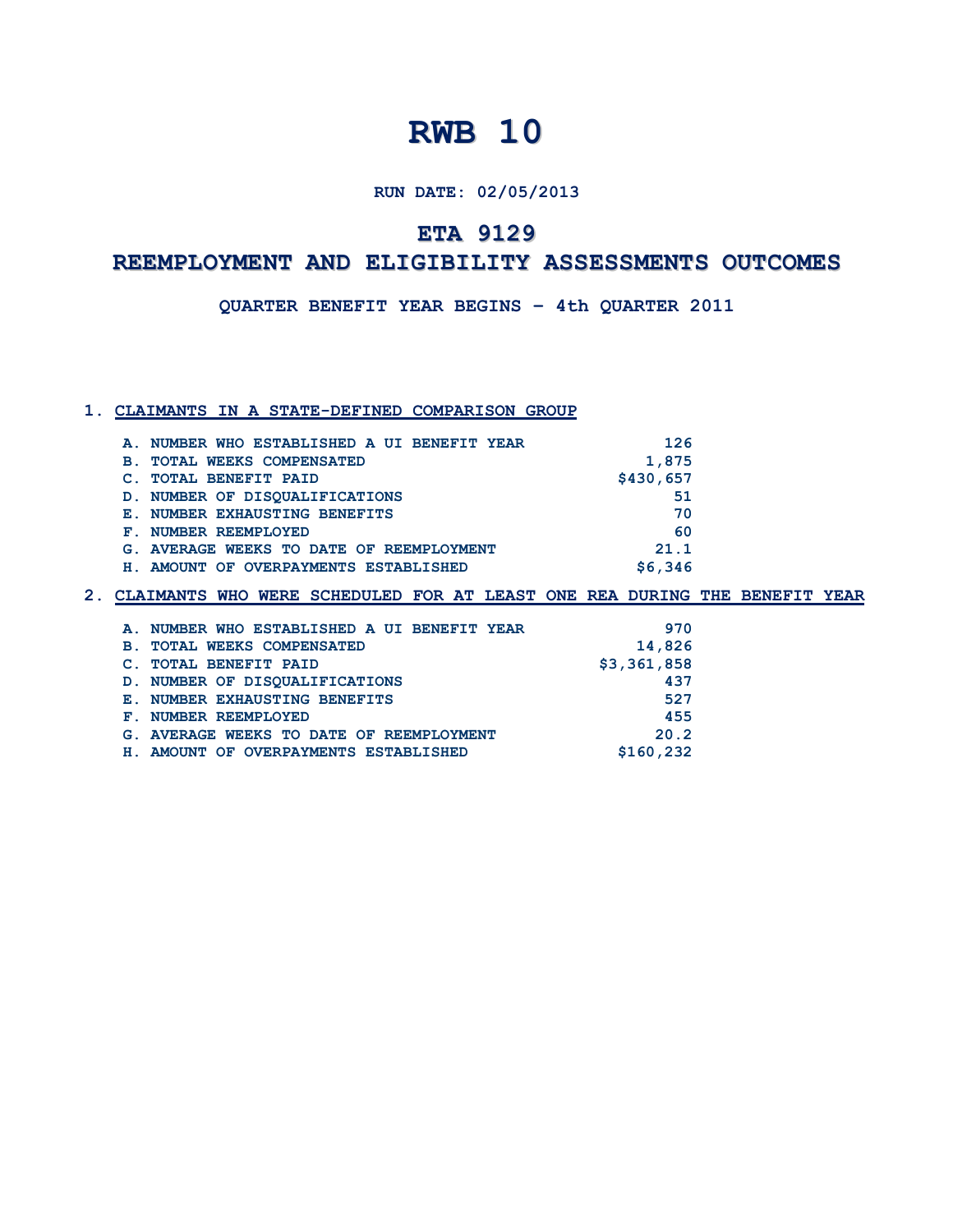**RUN DATE: 02/05/2013**

## **ETA 9129**

## **REEMPLOYMENT AND ELIGIBILITY ASSESSMENTS OUTCOMES**

**QUARTER BENEFIT YEAR BEGINS – 4th QUARTER 2011**

### **1. CLAIMANTS IN A STATE-DEFINED COMPARISON GROUP**

|                | A. NUMBER WHO ESTABLISHED A UI BENEFIT YEAR | 348         |
|----------------|---------------------------------------------|-------------|
| $\mathbf{B}$ . | <b>TOTAL WEEKS COMPENSATED</b>              | 5,763       |
|                | <b>TOTAL BENEFIT PAID</b>                   | \$1,307,103 |
|                | D. NUMBER OF DISOUALIFICATIONS              | 120         |
|                | E. NUMBER EXHAUSTING BENEFITS               | 203         |
|                | F. NUMBER REEMPLOYED                        | 149         |
|                | G. AVERAGE WEEKS TO DATE OF REEMPLOYMENT    | 20.5        |
|                | H. AMOUNT OF OVERPAYMENTS ESTABLISHED       | \$37,476    |

|            | A. NUMBER WHO ESTABLISHED A UI BENEFIT YEAR | 671         |
|------------|---------------------------------------------|-------------|
| <b>B</b> . | <b>TOTAL WEEKS COMPENSATED</b>              | 10,628      |
|            | <b>TOTAL BENEFIT PAID</b>                   | \$2,434,831 |
|            | D. NUMBER OF DISOUALIFICATIONS              | 309         |
|            | E. NUMBER EXHAUSTING BENEFITS               | 368         |
|            | F. NUMBER REEMPLOYED                        | 294         |
|            | G. AVERAGE WEEKS TO DATE OF REEMPLOYMENT    | 20.6        |
| H.,        | AMOUNT OF OVERPAYMENTS ESTABLISHED          | \$77,888    |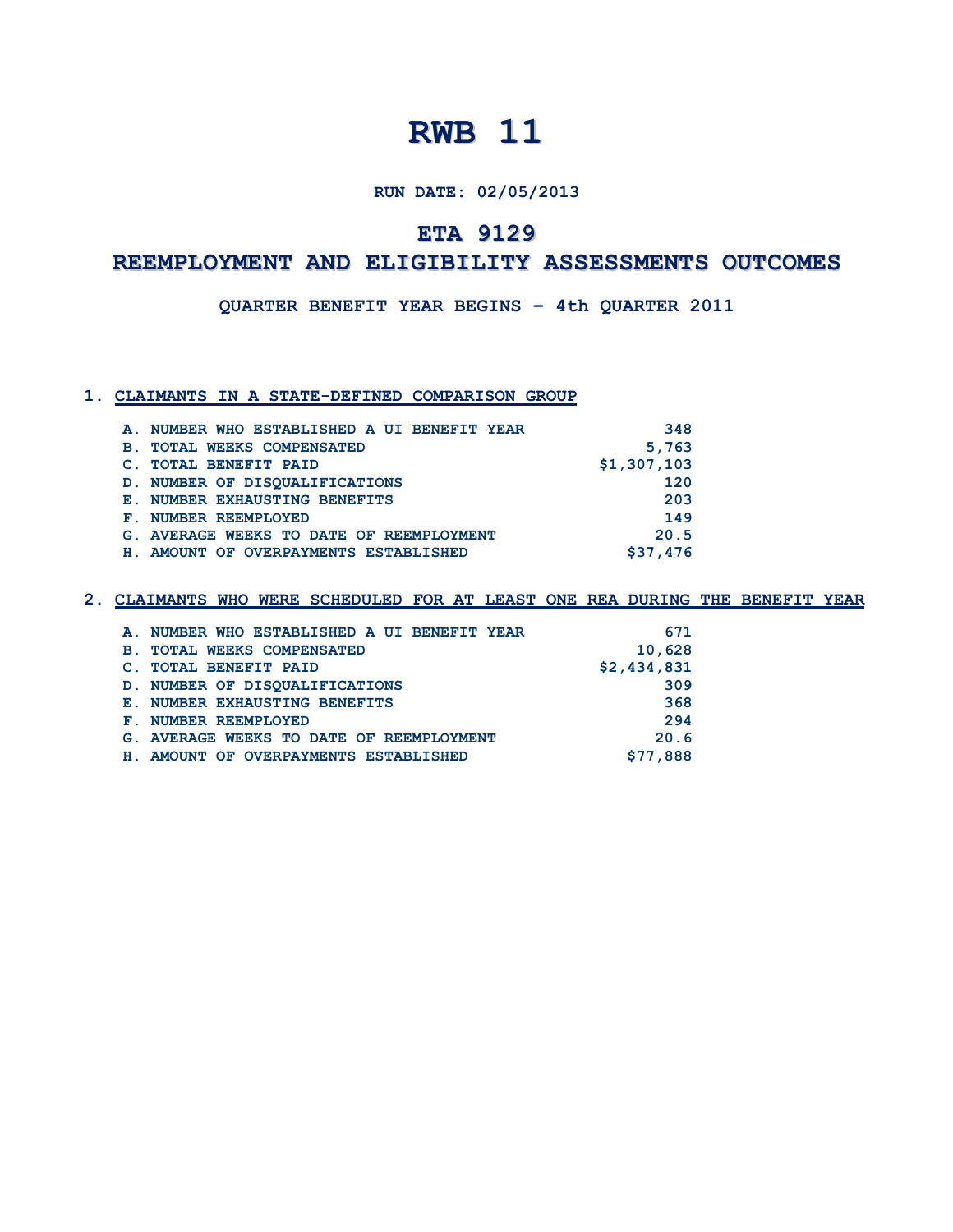#### **RUN DATE: 02/05/2013**

## **ETA 9129**

## **REEMPLOYMENT AND ELIGIBILITY ASSESSMENTS OUTCOMES**

**QUARTER BENEFIT YEAR BEGINS – 4th QUARTER 2011**

#### **1. CLAIMANTS IN A STATE-DEFINED COMPARISON GROUP**

| A. NUMBER WHO ESTABLISHED A UI BENEFIT YEAR | 582         |
|---------------------------------------------|-------------|
| <b>B. TOTAL WEEKS COMPENSATED</b>           | 9,323       |
| C. TOTAL BENEFIT PAID                       | \$2,179,062 |
| D. NUMBER OF DISOUALIFICATIONS              | 224         |
| E. NUMBER EXHAUSTING BENEFITS               | 323         |
| F. NUMBER REEMPLOYED                        | 292         |
| G. AVERAGE WEEKS TO DATE OF REEMPLOYMENT    | 19.7        |
| H. AMOUNT OF OVERPAYMENTS ESTABLISHED       | \$57,051    |

| A. NUMBER WHO ESTABLISHED A UI BENEFIT YEAR  | 997         |
|----------------------------------------------|-------------|
| <b>TOTAL WEEKS COMPENSATED</b><br><b>B</b> . | 15,651      |
| <b>TOTAL BENEFIT PAID</b>                    | \$3,637,457 |
| D. NUMBER OF DISOUALIFICATIONS               | 495         |
| E. NUMBER EXHAUSTING BENEFITS                | 539         |
| NUMBER REEMPLOYED<br>${\bf F}$ .             | 514         |
| G. AVERAGE WEEKS TO DATE OF REEMPLOYMENT     | 20.1        |
| H. AMOUNT OF OVERPAYMENTS ESTABLISHED        | \$136,077   |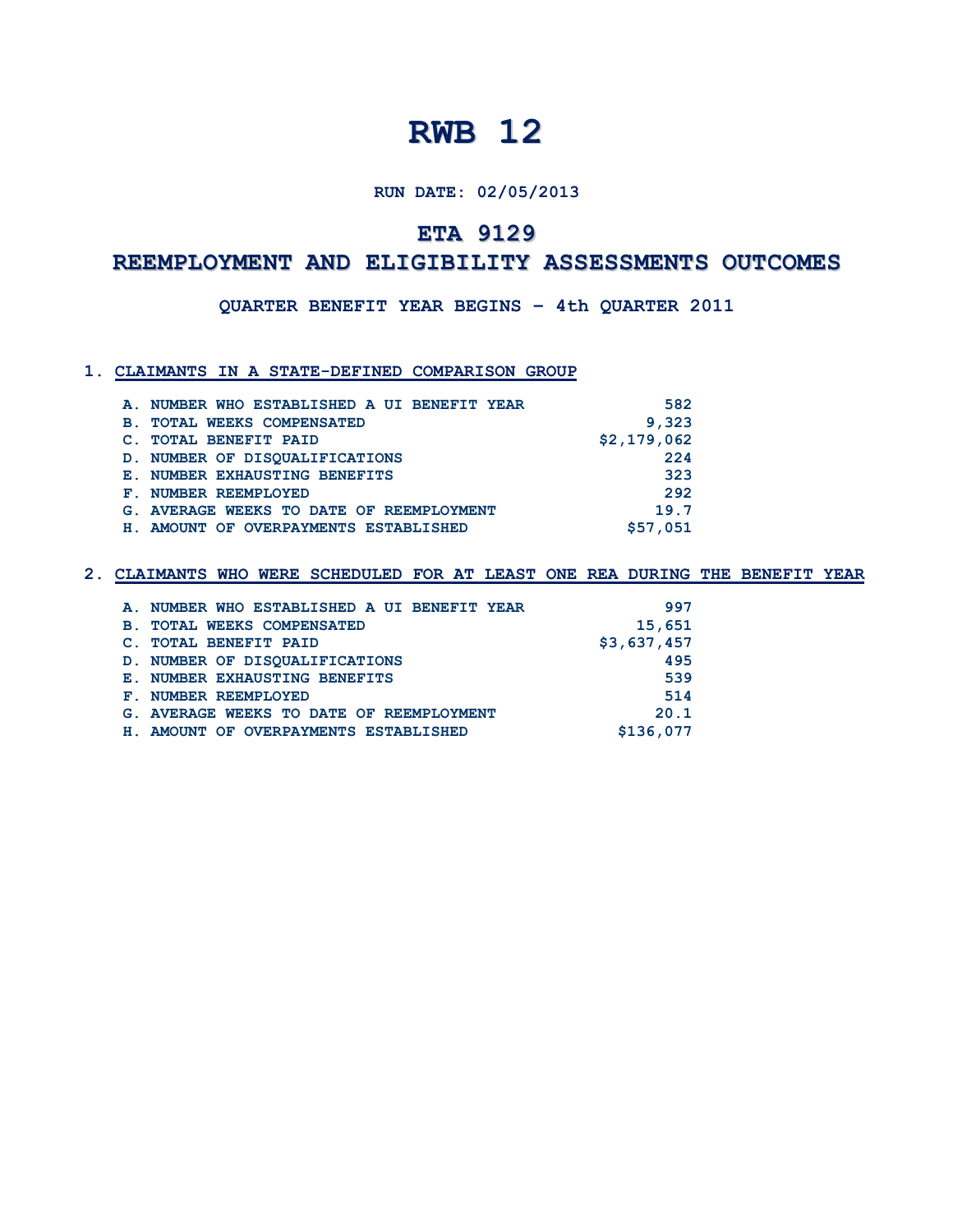**RUN DATE: 02/05/2013**

## **ETA 9129**

## **A REEMPLOYMENT AND ELIGIBILITY ASSESSMENTS OUTCOMES**

**E : QUARTER BENEFIT YEAR BEGINS – 4th QUARTER 2011**

#### **1. CLAIMANTS IN A STATE-DEFINED COMPARISON GROUP**

| A. NUMBER WHO ESTABLISHED A UI BENEFIT YEAR | 742         |
|---------------------------------------------|-------------|
| <b>B. TOTAL WEEKS COMPENSATED</b>           | 12,215      |
| C. TOTAL BENEFIT PAID                       | \$2,841,398 |
| D. NUMBER OF DISOUALIFICATIONS              | 276         |
| E. NUMBER EXHAUSTING BENEFITS               | 430         |
| F. NUMBER REEMPLOYED                        | 349         |
| G. AVERAGE WEEKS TO DATE OF REEMPLOYMENT    | 20.5        |
| H. AMOUNT OF OVERPAYMENTS ESTABLISHED       | \$55,929    |
|                                             |             |

| 600         |
|-------------|
| 9,469       |
| \$2,248,929 |
| 324         |
| 337         |
| 284         |
| 20.0        |
| \$65,039    |
|             |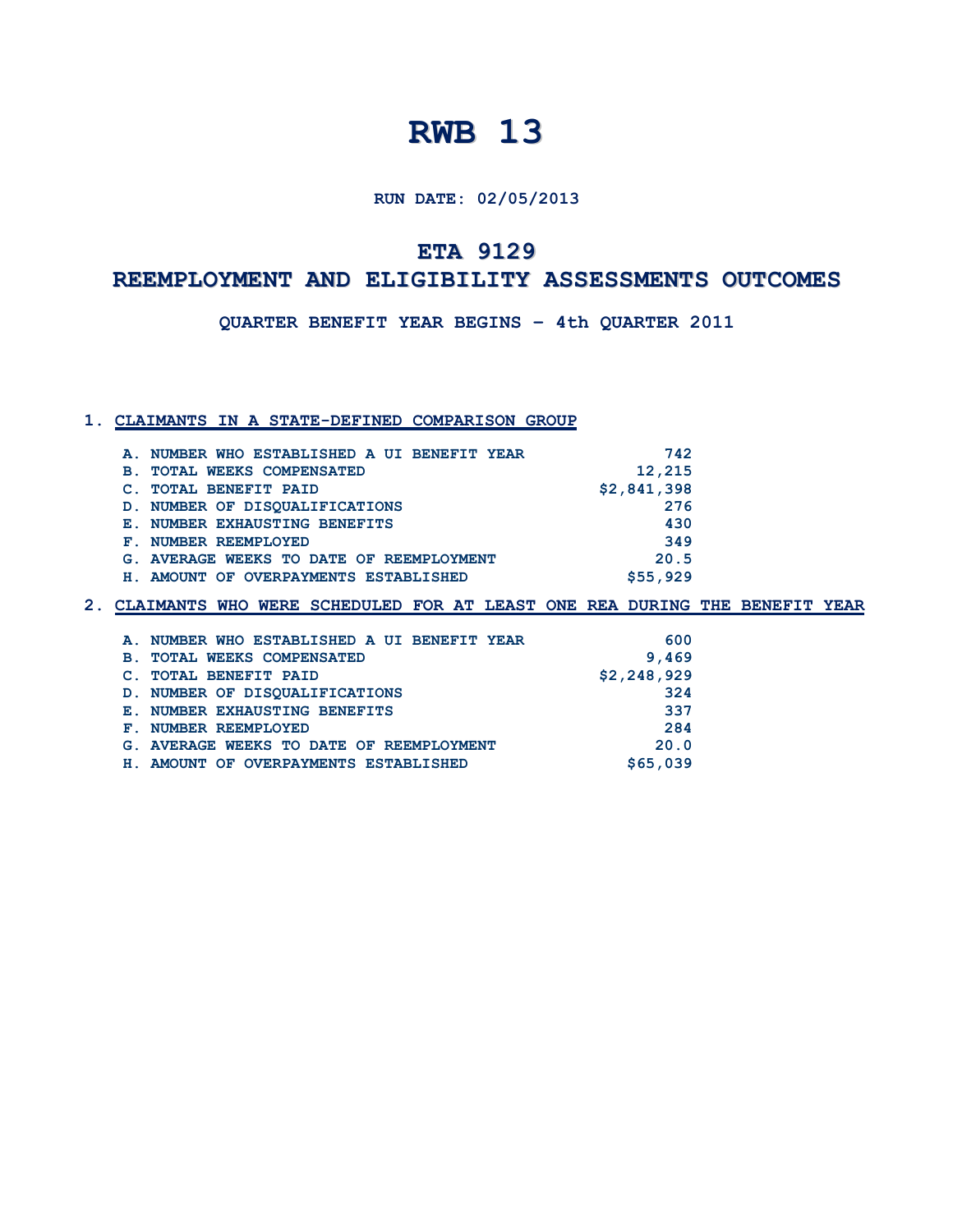**RUN DATE: 02/05/2013**

## **ETA 9129**

## **A REEMPLOYMENT AND ELIGIBILITY ASSESSMENTS OUTCOMES**

**E : QUARTER BENEFIT YEAR BEGINS – 4th QUARTER 2011**

### **1. CLAIMANTS IN A STATE-DEFINED COMPARISON GROUP**

| A. NUMBER WHO ESTABLISHED A UI BENEFIT YEAR | 173       |
|---------------------------------------------|-----------|
| <b>B. TOTAL WEEKS COMPENSATED</b>           | 2,781     |
| C. TOTAL BENEFIT PAID                       | \$672,872 |
| D. NUMBER OF DISOUALIFICATIONS              | 72        |
| E. NUMBER EXHAUSTING BENEFITS               | 89        |
| F. NUMBER REEMPLOYED                        | 101       |
| G. AVERAGE WEEKS TO DATE OF REEMPLOYMENT    | 21.2      |
| H. AMOUNT OF OVERPAYMENTS ESTABLISHED       | \$8,848   |
|                                             |           |

| A. NUMBER WHO ESTABLISHED A UI BENEFIT YEAR | 1,921       |
|---------------------------------------------|-------------|
|                                             |             |
| <b>B. TOTAL WEEKS COMPENSATED</b>           | 28,985      |
| C. TOTAL BENEFIT PAID                       | \$6,951,278 |
| D. NUMBER OF DISOUALIFICATIONS              | 970         |
| E. NUMBER EXHAUSTING BENEFITS               | 940         |
| F. NUMBER REEMPLOYED                        | 972         |
| G. AVERAGE WEEKS TO DATE OF REEMPLOYMENT    | 19.5        |
| H. AMOUNT OF OVERPAYMENTS ESTABLISHED       | \$311,052   |
|                                             |             |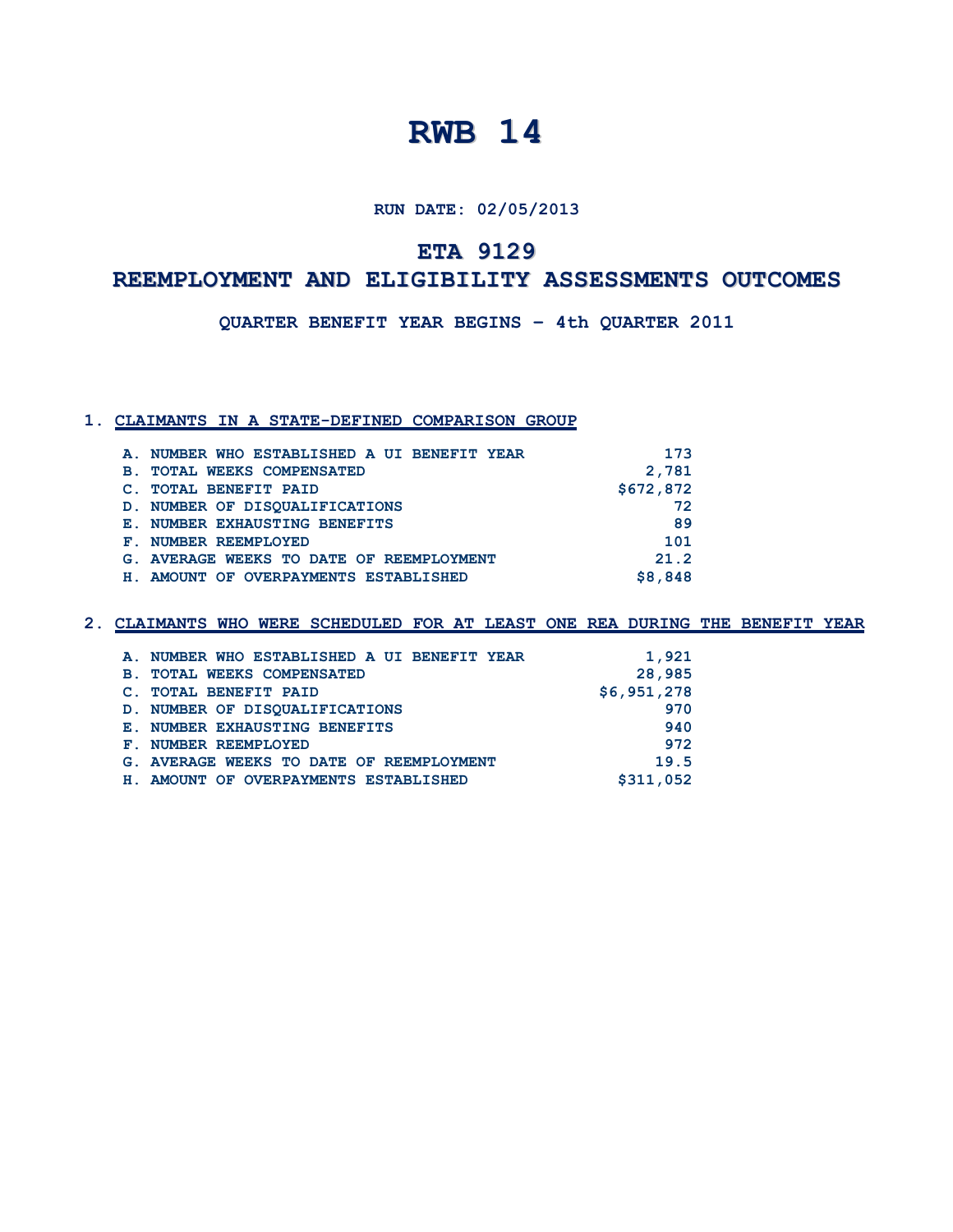**RUN DATE: 02/05/2013**

## **ETA 9129**

## **A REEMPLOYMENT AND ELIGIBILITY ASSESSMENTS OUTCOMES**

**E : QUARTER BENEFIT YEAR BEGINS – 4th QUARTER 2011**

#### **1. CLAIMANTS IN A STATE-DEFINED COMPARISON GROUP**

|                | A. NUMBER WHO ESTABLISHED A UI BENEFIT YEAR | 660         |
|----------------|---------------------------------------------|-------------|
| $\mathbf{B}$ . | <b>TOTAL WEEKS COMPENSATED</b>              | 9,726       |
|                | C. TOTAL BENEFIT PAID                       | \$2,373,248 |
|                | D. NUMBER OF DISOUALIFICATIONS              | 266         |
|                | E. NUMBER EXHAUSTING BENEFITS               | 330         |
|                | F. NUMBER REEMPLOYED                        | 370         |
|                | G. AVERAGE WEEKS TO DATE OF REEMPLOYMENT    | 19.0        |
|                | H. AMOUNT OF OVERPAYMENTS ESTABLISHED       | \$71,762    |
|                |                                             |             |

| 2,138       |
|-------------|
| 32,716      |
| \$7,843,892 |
| 1,125       |
| 1,107       |
| 1,140       |
| 20.2        |
| \$372,259   |
|             |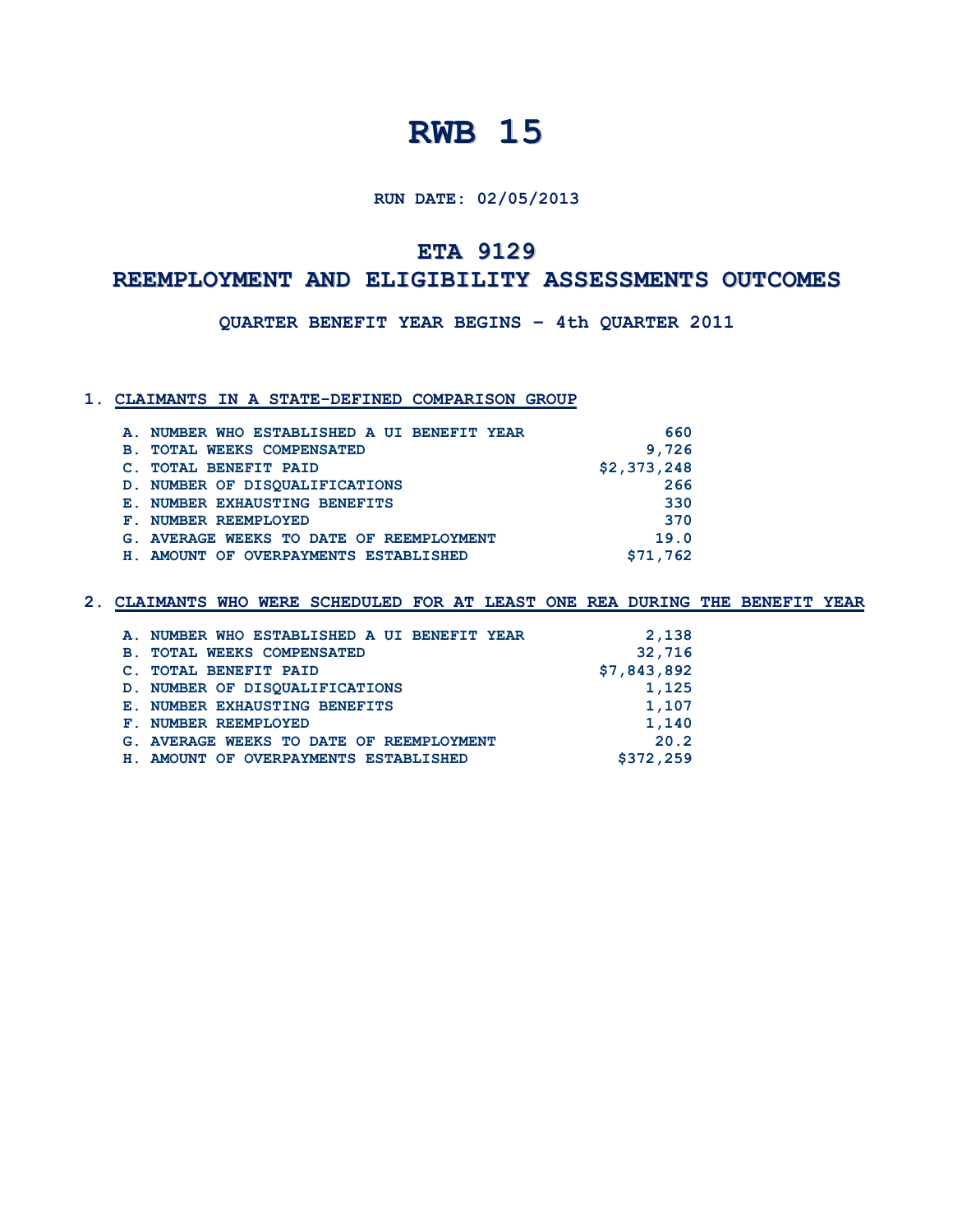**RUN DATE: 02/05/2013**

## **ETA 9129**

## **A REEMPLOYMENT AND ELIGIBILITY ASSESSMENTS OUTCOMES**

**E : QUARTER BENEFIT YEAR BEGINS – 4th QUARTER 2011**

#### **1. CLAIMANTS IN A STATE-DEFINED COMPARISON GROUP**

|                | A. NUMBER WHO ESTABLISHED A UI BENEFIT YEAR | 166       |
|----------------|---------------------------------------------|-----------|
| $\mathbf{B}$ . | <b>TOTAL WEEKS COMPENSATED</b>              | 2,764     |
|                | <b>TOTAL BENEFIT PAID</b>                   | \$630,891 |
|                | D. NUMBER OF DISOUALIFICATIONS              | 57        |
|                | E. NUMBER EXHAUSTING BENEFITS               | 93        |
|                | F. NUMBER REEMPLOYED                        | 76        |
|                | G. AVERAGE WEEKS TO DATE OF REEMPLOYMENT    | 18.9      |
|                | H. AMOUNT OF OVERPAYMENTS ESTABLISHED       | \$9.434   |

|            | A. NUMBER WHO ESTABLISHED A UI BENEFIT YEAR | 989         |
|------------|---------------------------------------------|-------------|
| <b>B</b> . | <b>TOTAL WEEKS COMPENSATED</b>              | 15,530      |
|            | C. TOTAL BENEFIT PAID                       | \$3,703,837 |
|            | D. NUMBER OF DISOUALIFICATIONS              | 477         |
|            | E. NUMBER EXHAUSTING BENEFITS               | 522         |
|            | F. NUMBER REEMPLOYED                        | 487         |
|            | G. AVERAGE WEEKS TO DATE OF REEMPLOYMENT    | 20.9        |
|            | H. AMOUNT OF OVERPAYMENTS ESTABLISHED       | \$176,673   |
|            |                                             |             |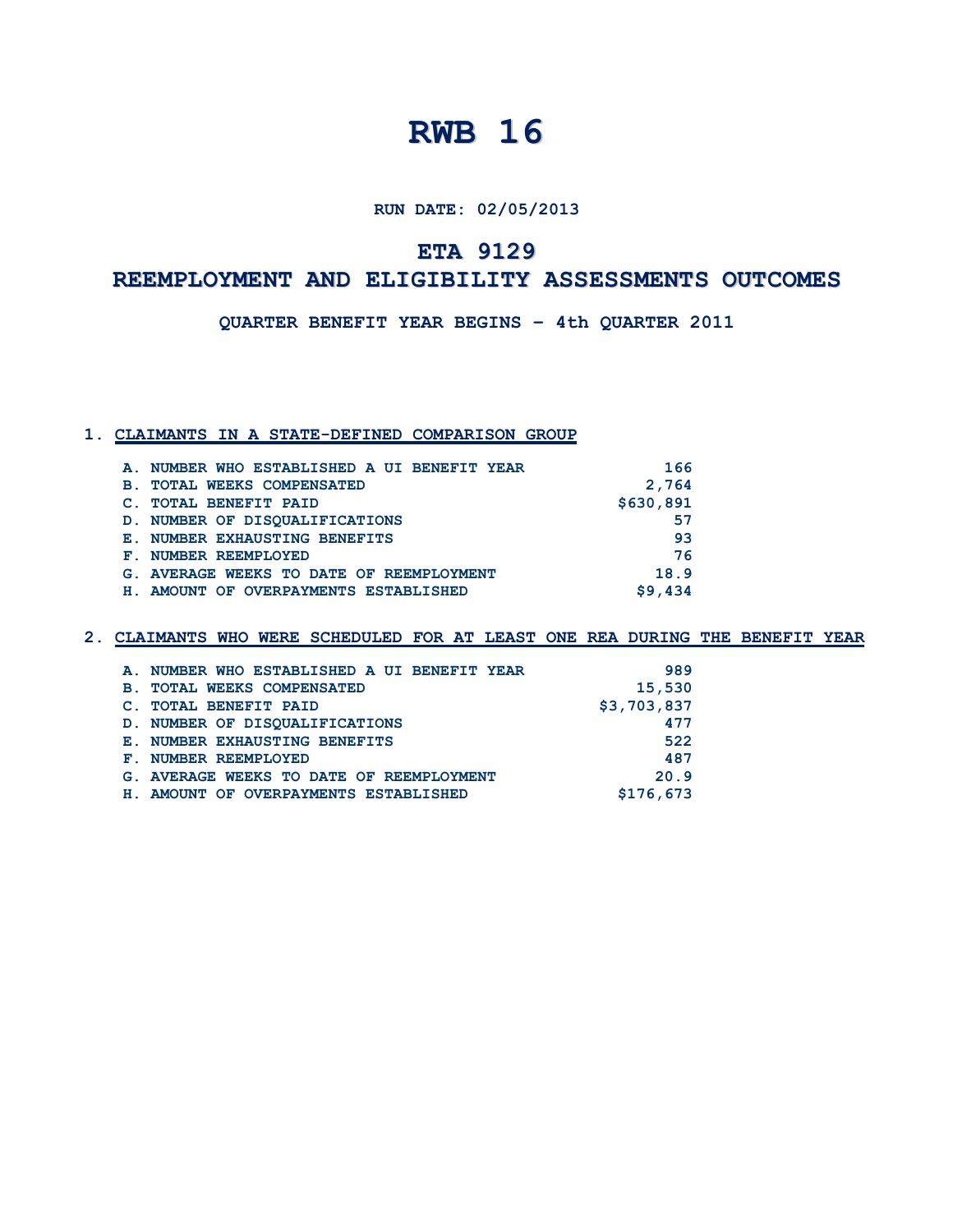**RUN DATE: 02/05/2013**

**ETA 9129**

## **A REEMPLOYMENT AND ELIGIBILITY ASSESSMENTS OUTCOMES**

**E : QUARTER BENEFIT YEAR BEGINS – 4th QUARTER 2011**

### **1. CLAIMANTS IN A STATE-DEFINED COMPARISON GROUP**

|                | A. NUMBER WHO ESTABLISHED A UI BENEFIT YEAR | 100       |
|----------------|---------------------------------------------|-----------|
| $\mathbf{B}$ . | <b>TOTAL WEEKS COMPENSATED</b>              | 1,565     |
|                | C. TOTAL BENEFIT PAID                       | \$365,754 |
|                | D. NUMBER OF DISOUALIFICATIONS              | 45        |
|                | E. NUMBER EXHAUSTING BENEFITS               | 53        |
|                | F. NUMBER REEMPLOYED                        | 45        |
|                | G. AVERAGE WEEKS TO DATE OF REEMPLOYMENT    | 25.9      |
|                | H. AMOUNT OF OVERPAYMENTS ESTABLISHED       | \$13,113  |
|                |                                             |           |

| A. NUMBER WHO ESTABLISHED A UI BENEFIT YEAR | 860         |
|---------------------------------------------|-------------|
| <b>B. TOTAL WEEKS COMPENSATED</b>           | 13,078      |
| C. TOTAL BENEFIT PAID                       | \$2,999,074 |
| D. NUMBER OF DISOUALIFICATIONS              | 445         |
| E. NUMBER EXHAUSTING BENEFITS               | 465         |
| F. NUMBER REEMPLOYED                        | 428         |
| G. AVERAGE WEEKS TO DATE OF REEMPLOYMENT    | 19.6        |
| H. AMOUNT OF OVERPAYMENTS ESTABLISHED       | \$126,162   |
|                                             |             |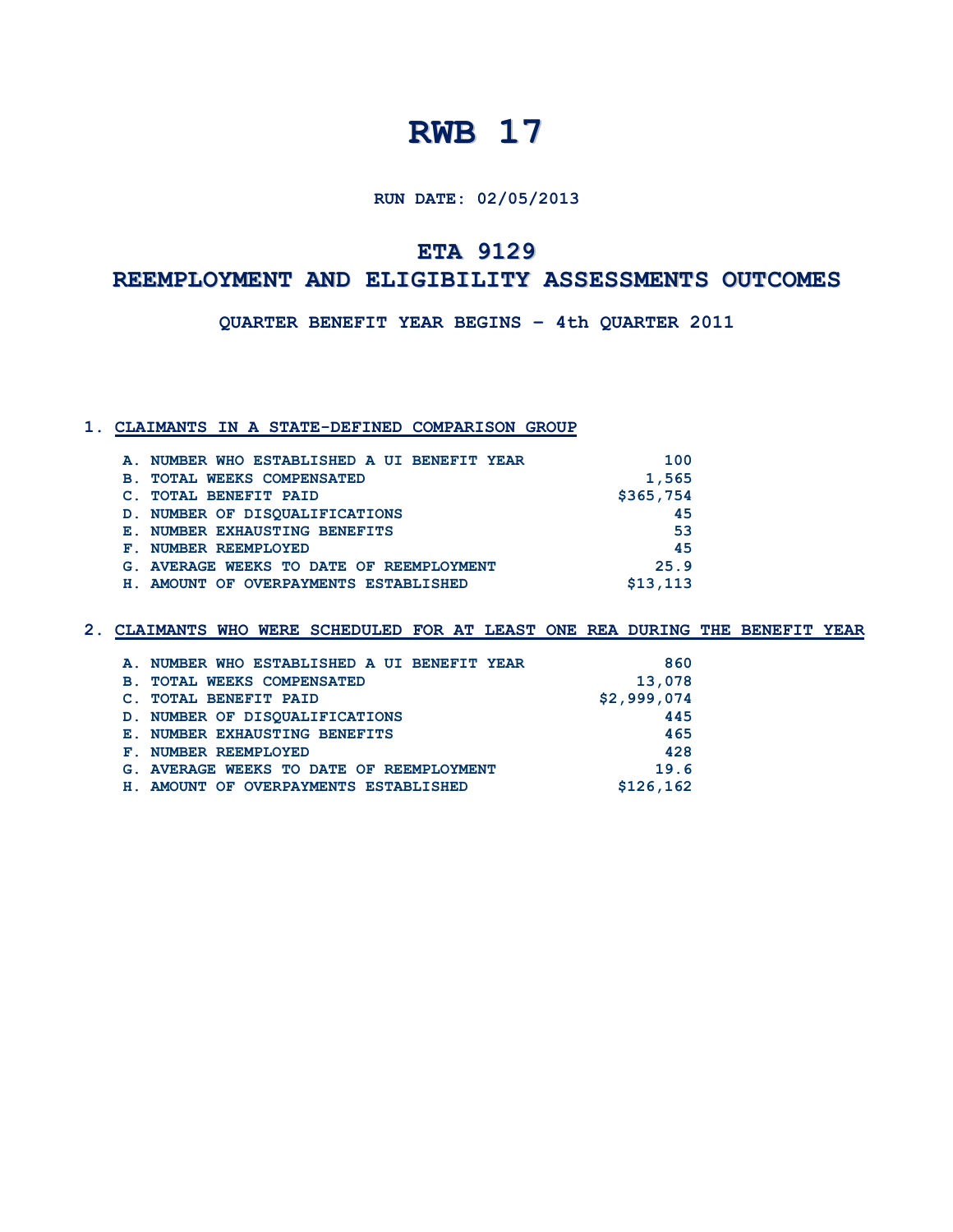**RUN DATE: 02/05/2013**

## **ETA 9129**

## **A REEMPLOYMENT AND ELIGIBILITY ASSESSMENTS OUTCOMES**

**E : QUARTER BENEFIT YEAR BEGINS – 4th QUARTER 2011**

#### **1. CLAIMANTS IN A STATE-DEFINED COMPARISON GROUP**

| 15<br>A. NUMBER WHO ESTABLISHED A UI BENEFIT YEAR |
|---------------------------------------------------|
| 281                                               |
| \$70,890                                          |
| 11                                                |
| 9                                                 |
| 11                                                |
| 23.5<br>G. AVERAGE WEEKS TO DATE OF REEMPLOYMENT  |
| \$0<br>H. AMOUNT OF OVERPAYMENTS ESTABLISHED      |
|                                                   |

| A. NUMBER WHO ESTABLISHED A UI BENEFIT YEAR | 1,122       |
|---------------------------------------------|-------------|
| <b>B. TOTAL WEEKS COMPENSATED</b>           | 17,748      |
| C. TOTAL BENEFIT PAID                       | \$4,278,337 |
| D. NUMBER OF DISOUALIFICATIONS              | 544         |
| E. NUMBER EXHAUSTING BENEFITS               | 572         |
| F. NUMBER REEMPLOYED                        | 555         |
| G. AVERAGE WEEKS TO DATE OF REEMPLOYMENT    | 19.4        |
| H. AMOUNT OF OVERPAYMENTS ESTABLISHED       | \$123,129   |
|                                             |             |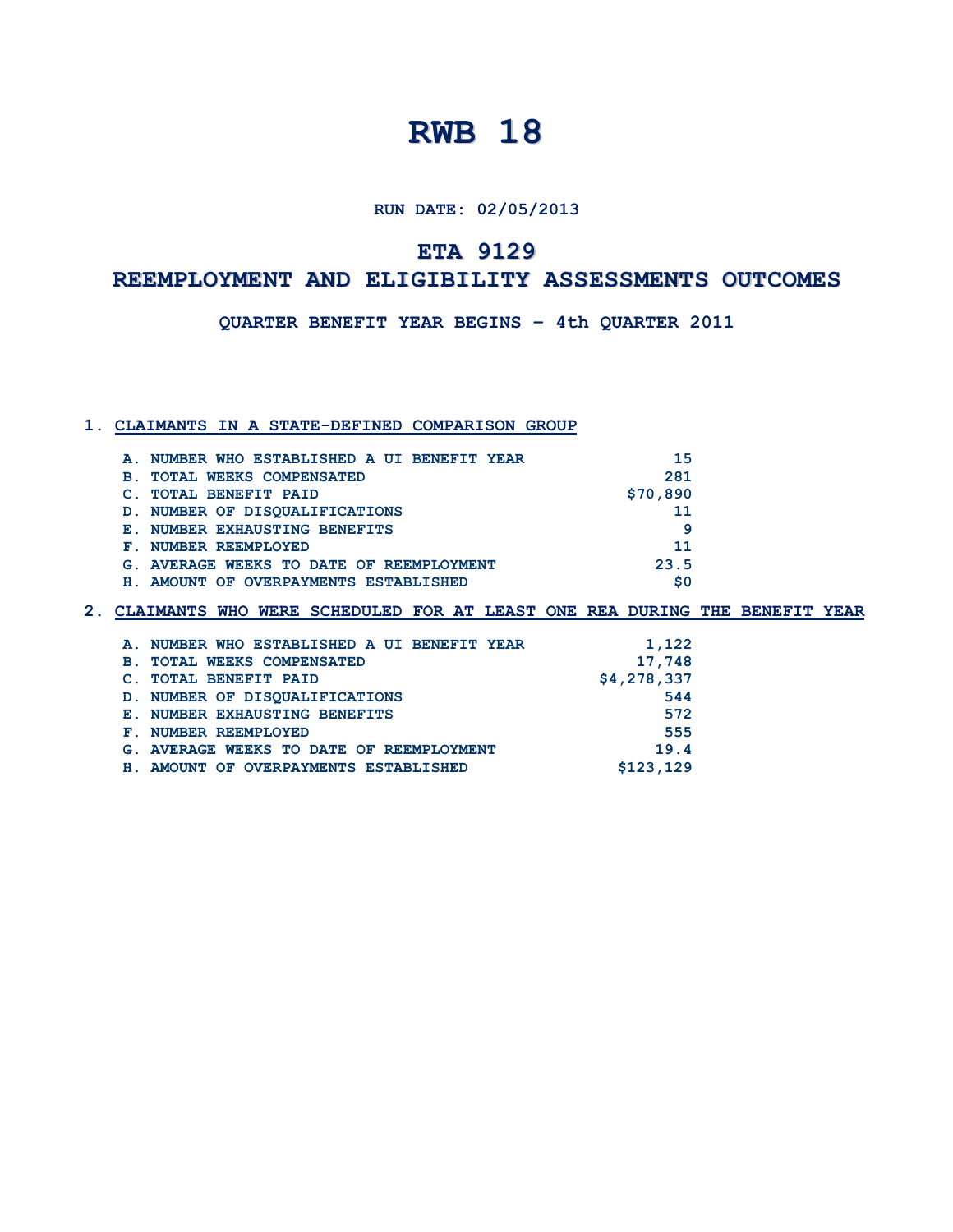**RUN DATE: 02/05/2013**

## **ETA 9129**

## **REEMPLOYMENT AND ELIGIBILITY ASSESSMENTS OUTCOMES**

**QUARTER BENEFIT YEAR BEGINS – 4th QUARTER 2011**

### **1. CLAIMANTS IN A STATE-DEFINED COMPARISON GROUP**

|            | A. NUMBER WHO ESTABLISHED A UI BENEFIT YEAR | 359         |
|------------|---------------------------------------------|-------------|
| <b>B</b> . | <b>TOTAL WEEKS COMPENSATED</b>              | 5,879       |
|            | C. TOTAL BENEFIT PAID                       | \$1,393,501 |
|            | D. NUMBER OF DISOUALIFICATIONS              | 142         |
|            | E. NUMBER EXHAUSTING BENEFITS               | 218         |
|            | F. NUMBER REEMPLOYED                        | 177         |
|            | G. AVERAGE WEEKS TO DATE OF REEMPLOYMENT    | 21.1        |
|            | H. AMOUNT OF OVERPAYMENTS ESTABLISHED       | \$61,033    |
|            |                                             |             |

|            | A. NUMBER WHO ESTABLISHED A UI BENEFIT YEAR | 154       |
|------------|---------------------------------------------|-----------|
| <b>B</b> . | <b>TOTAL WEEKS COMPENSATED</b>              | 2,594     |
|            | C. TOTAL BENEFIT PAID                       | \$602,404 |
|            | D. NUMBER OF DISOUALIFICATIONS              | 71        |
|            | E. NUMBER EXHAUSTING BENEFITS               | 99        |
|            | <b>F. NUMBER REEMPLOYED</b>                 | 66        |
|            | G. AVERAGE WEEKS TO DATE OF REEMPLOYMENT    | 20.1      |
| Н.         | AMOUNT OF OVERPAYMENTS ESTABLISHED          | \$24,999  |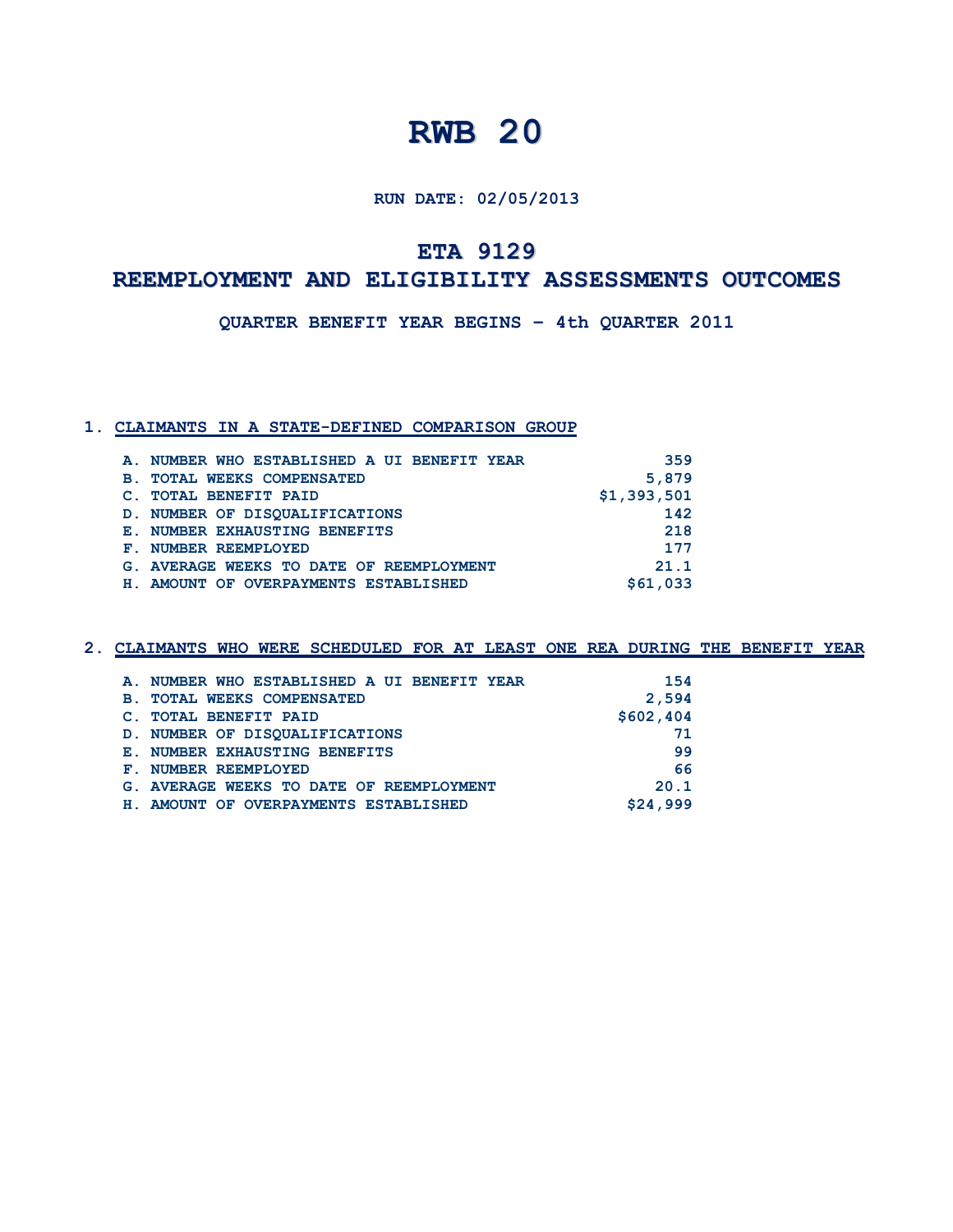**RUN DATE: 02/05/2013**

**ETA 9129**

## **REEMPLOYMENT AND ELIGIBILITY ASSESSMENTS OUTCOMES**

**QUARTER BENEFIT YEAR BEGINS – 4th QUARTER 2011**

### **1. CLAIMANTS IN A STATE-DEFINED COMPARISON GROUP**

|                | A. NUMBER WHO ESTABLISHED A UI BENEFIT YEAR | 127       |
|----------------|---------------------------------------------|-----------|
| $\mathbf{B}$ . | <b>TOTAL WEEKS COMPENSATED</b>              | 2,140     |
|                | <b>TOTAL BENEFIT PAID</b>                   | \$508,312 |
|                | D. NUMBER OF DISOUALIFICATIONS              | 50        |
|                | E. NUMBER EXHAUSTING BENEFITS               | 74        |
|                | F. NUMBER REEMPLOYED                        | 65        |
|                | G. AVERAGE WEEKS TO DATE OF REEMPLOYMENT    | 24.9      |
|                | H. AMOUNT OF OVERPAYMENTS ESTABLISHED       | \$29,715  |

| A. NUMBER WHO ESTABLISHED A UI BENEFIT YEAR | 3,622        |
|---------------------------------------------|--------------|
| <b>B. TOTAL WEEKS COMPENSATED</b>           | 58,492       |
| C. TOTAL BENEFIT PAID                       | \$14,303,655 |
| D. NUMBER OF DISOUALIFICATIONS              | 1,877        |
| E. NUMBER EXHAUSTING BENEFITS               | 1,965        |
| F. NUMBER REEMPLOYED                        | 1,773        |
| G. AVERAGE WEEKS TO DATE OF REEMPLOYMENT    | 19.3         |
| H. AMOUNT OF OVERPAYMENTS ESTABLISHED       | \$552,363    |